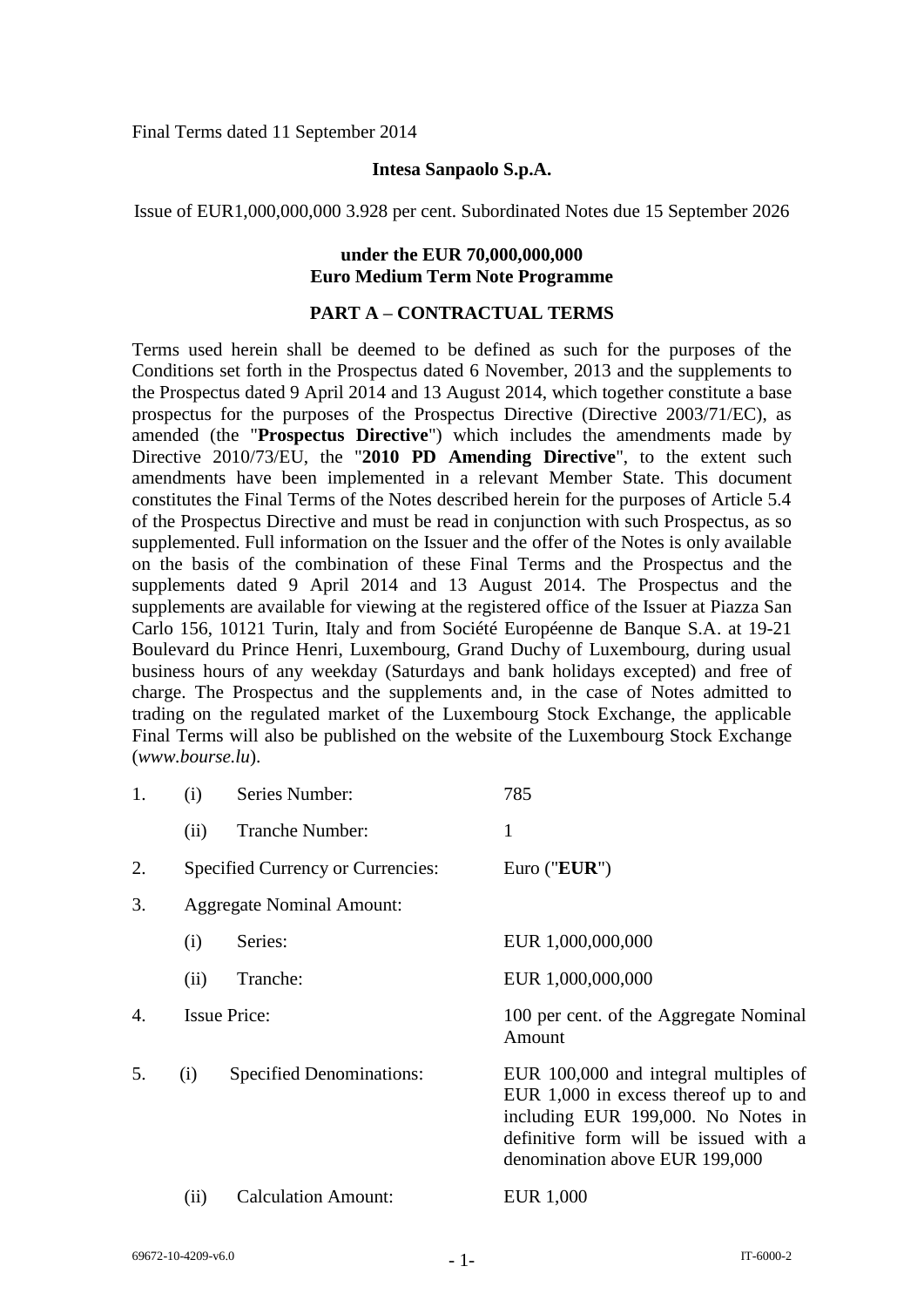| 6.  | (i)                   | <b>Issue Date:</b>                                                           |          |                   | 15 September 2014                     |
|-----|-----------------------|------------------------------------------------------------------------------|----------|-------------------|---------------------------------------|
|     | (ii)                  | Interest Commencement Date (if Issue Date<br>different from the Issue Date): |          |                   |                                       |
| 7.  | <b>Maturity Date:</b> |                                                                              |          | 15 September 2026 |                                       |
| 8.  |                       | <b>Interest Basis:</b>                                                       |          |                   | 3.928 per cent. Fixed Rate            |
|     |                       |                                                                              |          |                   | (further particulars specified below) |
| 9.  |                       | <b>Redemption/Payment Basis:</b>                                             |          |                   | Redemption at par                     |
| 10. | Change                | of<br><b>Redemption/Payment Basis:</b>                                       | Interest |                   | or Not Applicable                     |
| 11. |                       | Put/Call Options:                                                            |          |                   | Not Applicable                        |
| 12. | (i)                   | Status of the Notes:                                                         |          |                   | Subordinated                          |
|     | (11)                  | Status of the Guarantee:                                                     |          |                   | Not Applicable                        |

# **PROVISIONS RELATING TO INTEREST (IF ANY) PAYABLE**

| 13.                               |                                    | <b>Fixed Rate Note Provisions</b>          | Applicable                                                                                            |
|-----------------------------------|------------------------------------|--------------------------------------------|-------------------------------------------------------------------------------------------------------|
|                                   | (i)                                | $Rate(s)$ of Interest:                     | 3.928 per cent. per annum payable<br>annually in arrear                                               |
|                                   | (ii)                               | Interest Payment Date(s):                  | 15 September in each year commencing<br>on 15 September 2015 up to and<br>including the Maturity Date |
|                                   | (iii)                              | <b>Fixed Coupon Amount:</b>                | EUR 39.28 per Calculation Amount                                                                      |
|                                   | (iv)                               | Day Count Fraction:                        | Actual/Actual (ICMA)                                                                                  |
|                                   | (v)                                | Broken Amount(s):                          | Not Applicable                                                                                        |
| 14.                               |                                    | <b>Floating Rate Note Provisions</b>       | Not Applicable                                                                                        |
| 15.                               |                                    | <b>Fixed-Floating Rate Note Provisions</b> | Not Applicable                                                                                        |
| 16.                               |                                    | <b>Floating-Fixed Rate Note Provisions</b> | Not Applicable                                                                                        |
| 17.                               | <b>Zero Coupon Note Provisions</b> |                                            | Not Applicable                                                                                        |
| 18.                               |                                    | <b>Inflation Linked Note Provisions</b>    | Not Applicable                                                                                        |
| 19.                               |                                    | <b>Change of Interest Basis Provisions</b> | Not Applicable                                                                                        |
| PROVISIONS RELATING TO REDEMPTION |                                    |                                            |                                                                                                       |
| 20.                               |                                    | <b>Call Option</b>                         | Not Applicable                                                                                        |

| 21. | <b>Put Option</b>      | Not Applicable |
|-----|------------------------|----------------|
| 22. | <b>Regulatory Call</b> | Applicable     |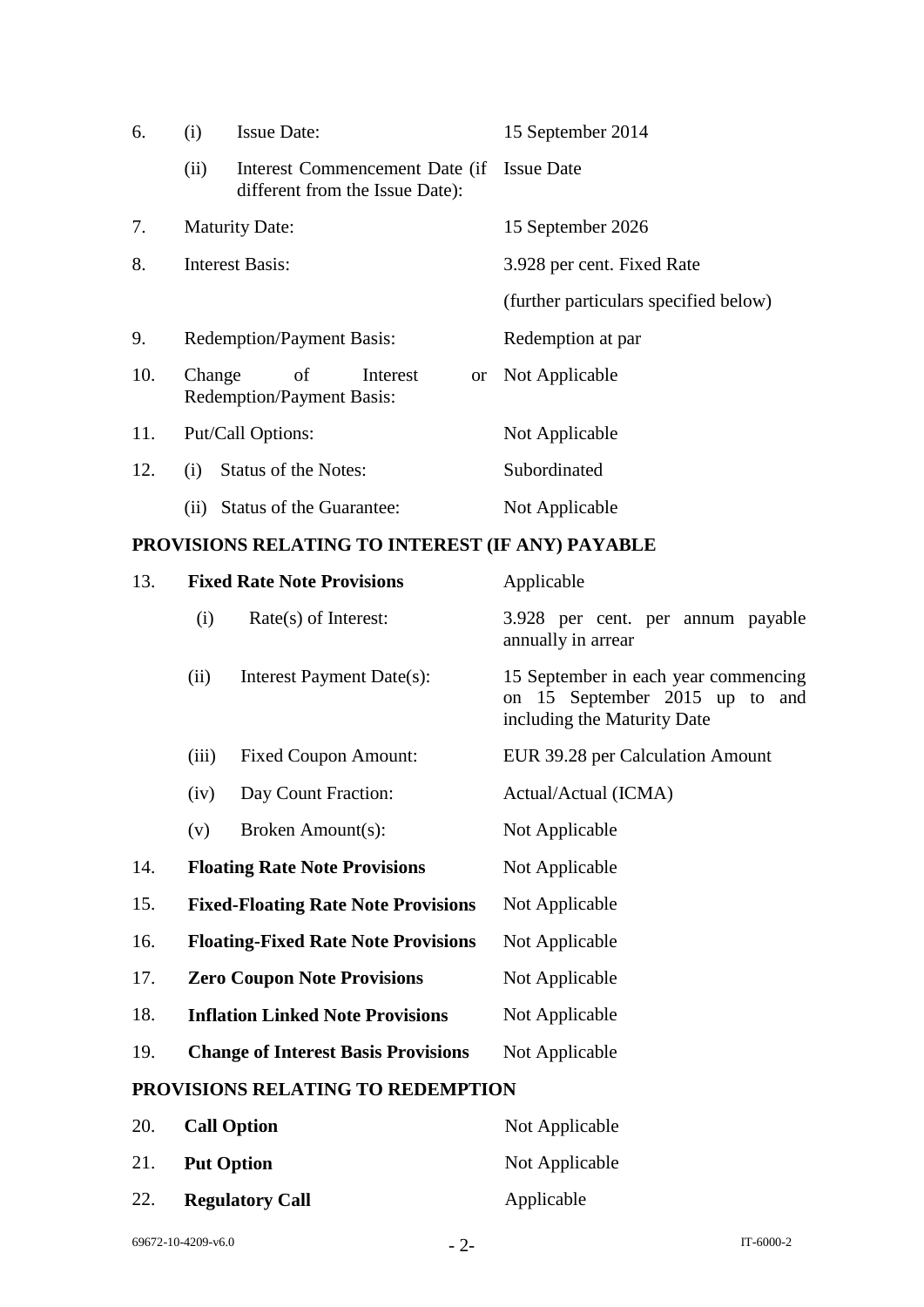#### **Final Redemption Amount** 23.

EUR 1,000 per Calculation Amount

#### **Early Redemption Amount** 24.

Early Redemption Amount(s) payable As per Conditions 10(b) and 10(f) on redemption for taxation or regulatory reasons, or on event of default:

# **GENERAL PROVISIONS APPLICABLE TO THE NOTES**

**Form of Notes:** 25.

#### **Bearer Notes**

Temporary Global Note exchangeable for a Permanent Global Note which is exchangeable for Definitive Notes in the limited circumstances specified in the Permanent Global Note.

**New Global Note Form:** 26.

TARGET2

No

- **Additional Financial Centres or other** 27. special provisions relating to Payment Dates:
- Talons for future Coupons to be No 28. attached to Definitive Notes:

Signed on behalf of the Issuer:

By:  $...,$ 

Duly authorised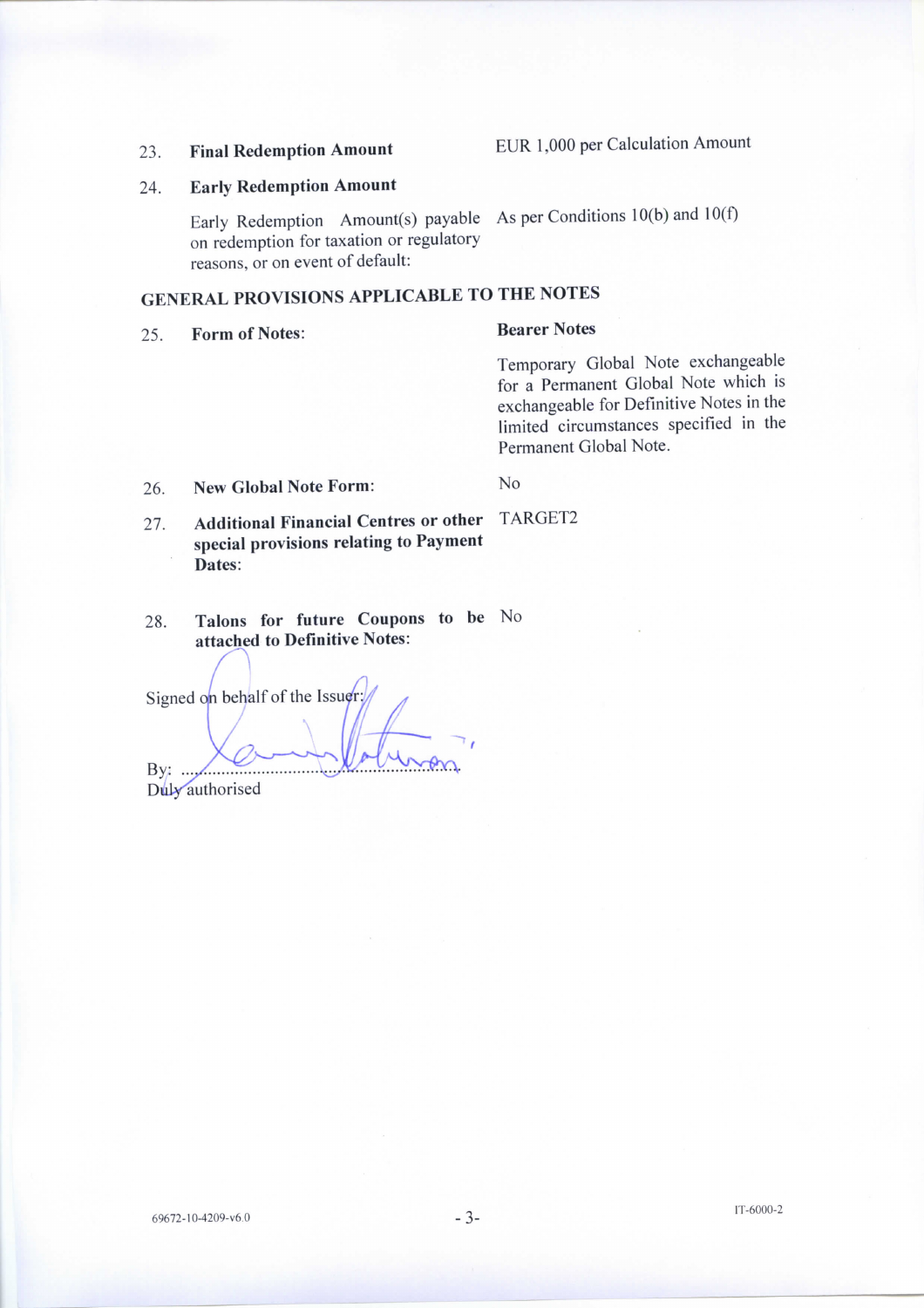#### **PART B – OTHER INFORMATION**

#### **LISTING AND ADMISSION TO TRADING**

| 1. |       | Listing:                                                                 | Luxembourg                                                                                                                                                                |
|----|-------|--------------------------------------------------------------------------|---------------------------------------------------------------------------------------------------------------------------------------------------------------------------|
|    | (i)   | Admission to trading:                                                    | Application has been made for the<br>Notes to be admitted to trading on the<br>regulated market of the Luxembourg<br>Stock Exchange with effect from 15<br>September 2014 |
|    | (iii) | Estimate of total expenses EUR 7,490<br>related to admission for trading |                                                                                                                                                                           |

#### 2. **RATINGS**

Ratings: The Notes to be issued have been rated:

Moody's: Ba1

S&P's: BBB-

Fitch: BBB

DBRS: BBB (high)

Each of Moody's Investors Service Ltd., Standard & Poor's Credit Market Services, Fitch Ratings Limited and DBRS Ratings Limited established in the European Union and registered under Regulation (EC) No 1060/2009 (as amended by Regulation (EC) No 513/2011) (the "**CRA Regulation**").

## 3. **INTERESTS OF NATURAL AND LEGAL PERSONS INVOLVED IN THE ISSUE**

Save for any fees payable to the Joint Lead Managers, so far as the Issuer is aware, no person involved in the offer of the Notes has an interest material to the offer. Banca IMI S.p.A., a Joint Lead Manager under the Notes, is a subsidiary of the Issuer.

#### 4. **REASONS FOR THE OFFER, ESTIMATED NET PROCEEDS AND TOTAL EXPENSES**

| (i) | Reasons for the offer:        | General funding purposes, in         |
|-----|-------------------------------|--------------------------------------|
|     |                               | accordance with the section entitled |
|     |                               | "Use of Proceeds" under "General"    |
|     |                               | Information" in the Prospectus.      |
|     | $(i)$ Ferimated net proceeds: | ELIR 1 000 000 000                   |

- (ii) Estimated net proceeds: EUR 1,000,000,000
- 5. **YIELD**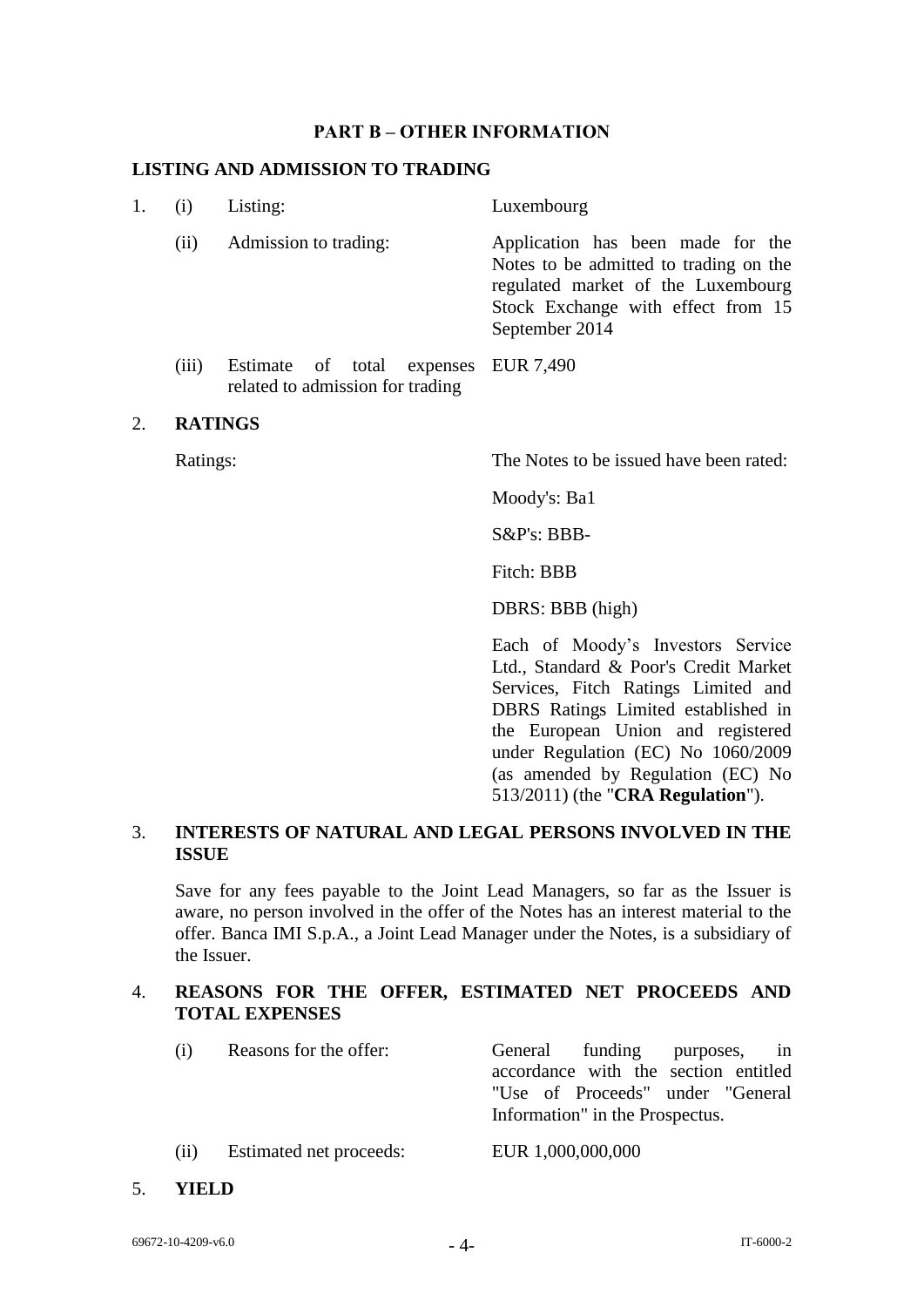Indication of Yield: 3.928 per cent. per annum

The yield is calculated at the Issue Date on the basis of the Issue Price. It is not an indication of future yield.

## 6. **OPERATIONAL INFORMATION**

Common Code: 110976500

Intended to be held in a manner which would allow Eurosystem eligibility:

#### ISIN Code: XS1109765005

Not Applicable

No. Whilst the designation is specified as "no" at the date of these Final Terms, should the Eurosystem eligibility criteria be amended in the future such that the Notes are capable of meeting them the Notes may then be deposited with one of the ICSDs as common safekeeper. Note that this does not necessarily mean that the Notes will then be recognised as eligible collateral for Eurosystem monetary policy and intra day credit operations by the Eurosystem at any time during their life. Such recognition will depend upon the ECB being satisfied that Eurosystem eligibility criteria have been met.

Any notice delivered to Noteholders through the clearing systems will be deemed to have been given on the date on which it was given to Euroclear and

Clearstream, Luxembourg.

Any clearing system(s) other than Euroclear Bank S.A./N.V. and Clearstream Banking, société anonyme and the relevant identification numbers:

Delivery: Delivery against payment

Names and addresses of additional Not Applicable Paying Agent(s)(if any):

Deemed delivery of clearing system notices for the purposes of Condition 19:

## 7. **DISTRIBUTION**

| (i)  | Method of distribution: | Syndicated                                           |
|------|-------------------------|------------------------------------------------------|
| (11) | If syndicated:          |                                                      |
|      | (A) Names of Managers   | Banca IMI S.p.A.<br>Largo Mattioli, 3<br>20121 Milan |